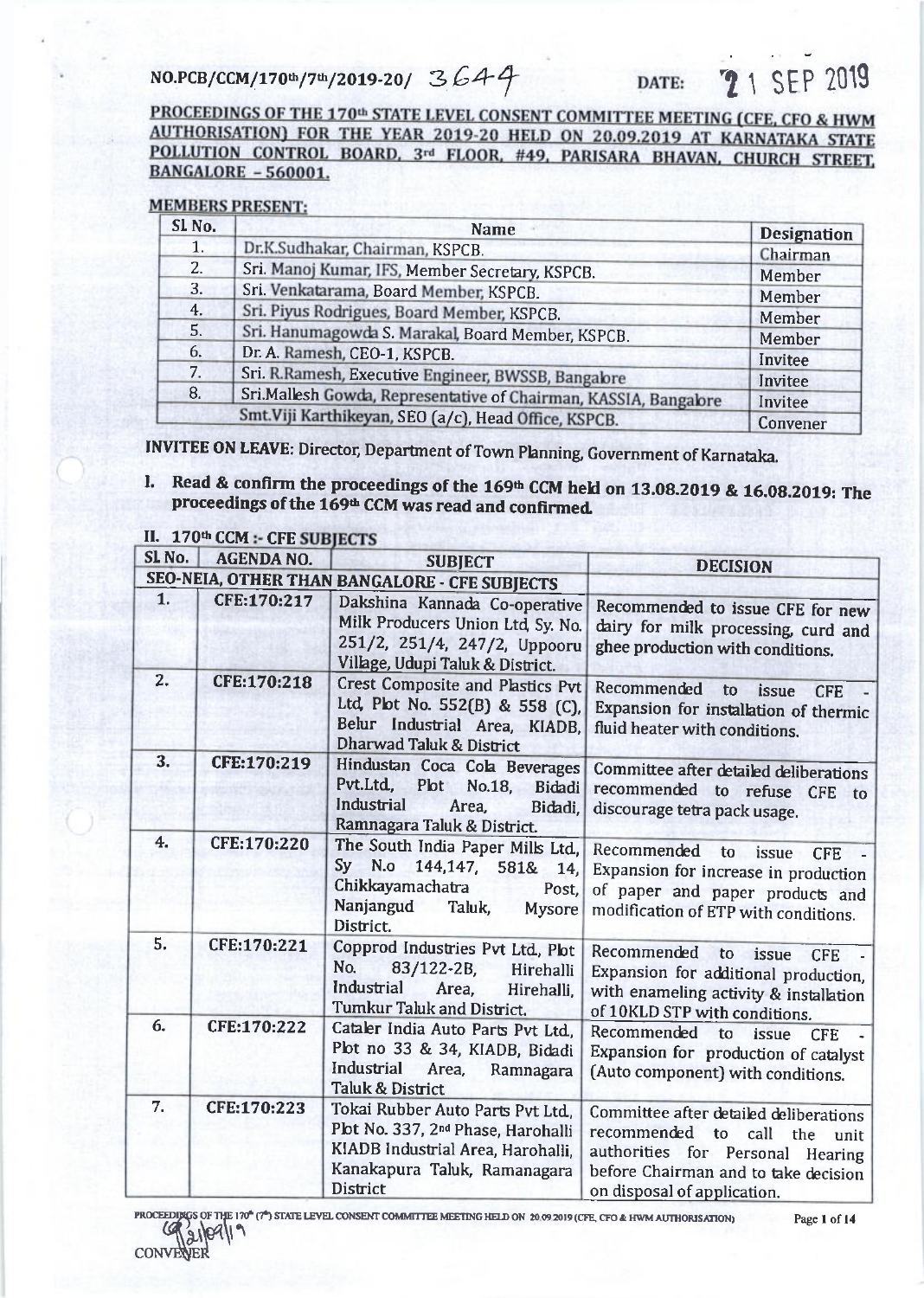| SL <sub>No.</sub>   | <b>AGENDA NO.</b>                  | <b>SUBJECT</b>                                                                                                                                                                                                                                                                         | <b>DECISION</b>                                                                                                                                                                                       |
|---------------------|------------------------------------|----------------------------------------------------------------------------------------------------------------------------------------------------------------------------------------------------------------------------------------------------------------------------------------|-------------------------------------------------------------------------------------------------------------------------------------------------------------------------------------------------------|
| 8.                  | CFE:170:224                        | Plant Lipids (P) Ltd, Sy.No.77/1-<br>Sheelavantha<br>P1,<br>Somapura<br>Dundashi<br>Hobli,<br>Village,<br>Shiggaon-Taluk, Haveri District.                                                                                                                                             | Committee after detailed deliberations<br>recommended to defer the subject.<br>Chairman to visit the industry &<br>report. Thereafter Chairman to take<br>decision on disposal of application.        |
| 9.                  | CFE:170:225                        | Paper Packaging Pvt. Ltd., KIADB<br>Industrial Area, Mandli Kallur<br>Road, Mandli, Shimoga District.                                                                                                                                                                                  | Recommended to issue<br><b>CFE</b><br>Expansion for installation of boiler<br>16 TPH with conditions.                                                                                                 |
|                     | <b>CFE REVIEW SUBJECT:</b>         |                                                                                                                                                                                                                                                                                        |                                                                                                                                                                                                       |
| 10.                 | CFE:170:226                        | Hangyo Ice Cream Pvt Ltd,<br>Heroor Village, Brahmavara,<br>Udupi Taluk & District.                                                                                                                                                                                                    | Recommended to issue CFE for up-<br>gradation of ETP from 90KLD to<br>150KLD with conditions. Unit to<br>periodically do away using plastic<br>cups/containers for ice creams.                        |
| <b>CFO SUBJECTS</b> |                                    |                                                                                                                                                                                                                                                                                        |                                                                                                                                                                                                       |
| 11.                 | CFO:170:242                        | Baliga Fishnets, Sy. No. 37/1,<br>37/2, 37/3, 37/4, 37/5, 37/6,<br>37/A1A1, 37/A1A2, 37/A1B2,<br>Puttur Village, Hanumantha-<br>nagar, Udupi Taluk & District.                                                                                                                         | Recommended to issue CFO under<br>Water & Air Acts for the period upto<br>30.06.2023 with conditions.                                                                                                 |
| 12.                 | CFO:170:243                        | Hindustan Aeronautics Limited,<br>Sy. No. 211, Bidarehalla Kaval<br>Village, Nittur Hobli, Gubbi Taluk,<br>Tumkur District.                                                                                                                                                            | Committee after detailed deliberations<br>recommended to defer the subject.<br>Chairman to visit the industry &<br>report and take decision on disposal<br>of application.                            |
| 13.                 | CFO:170:244                        | Raftaar<br>Terminals<br>Private<br>Limited, Plot No.46-1(P), 47-<br>$1(P)$ , 47-2 $(P)$ , 47-3 $(P)$ , 47-7 $(P1)$ ,<br>47-7(P2), 47-8(P), 47-13(P), 47-<br>14(P), 47-15(P), 47-16(P), 47-<br>3(P), 47-9(P), 47-10(P), 47-<br>7(P3), Thannirbhavi Village,<br>Mangaluru, D.K.District. | Committee after detailed deliberations<br>recommended to call the<br>unit<br>authorities for Personal Hearing<br>before Chairman and to take decision<br>on disposal of application.                  |
| 14.                 | CFO:170:245                        | Indian Oil Corporation Ltd, Sea<br>Bird Road, Baithkol, Karwar<br>Taluk, UK District.                                                                                                                                                                                                  | Recommended to issue CFO under<br>Water & Air Acts for the period upto<br>30.06.2024 with conditions.                                                                                                 |
| 15.                 | CFO:170:246                        | SKF Technologies (India) Pvt.<br>Ltd, Plot No:36(Part), 37,38 & 39,<br>KIADB Indl Area, Jayapura Hobli,<br>Kadakola, Mysore Tq & Dist.                                                                                                                                                 | Recommended to issue CFO for<br>operation of Post curing oven<br>(Electrically operated) for the period<br>upto 30.06.2022 with conditions.                                                           |
|                     | CEO - NEIA, BANGALORE-CFE SUBJECTS |                                                                                                                                                                                                                                                                                        |                                                                                                                                                                                                       |
| 16.                 | CFE:170:227                        | <b>Bureau</b><br>Veritas<br>Consumers<br>Products Services (I) Private<br>Limited, AKR Tech Par, C-Block,<br>Ground Floor, Sy.No. 112, 7th Mile,<br>Hosur Road, Krishna Reddy Indl.<br>Layout, Bangalore-560068.                                                                       | Recommended to<br>issue<br><b>CFE</b><br>Expansion for installation of boiler<br>16 TPH with conditions.                                                                                              |
| 17.                 | CFE:170:228                        | Ausa Medical Devices Pvt Ltd.<br>Plot No. 15B, Bommasandra<br>Industrial Area, Attibele Hobli,<br>Anekal Taluk, Bangabre Urban<br>District - 560099.                                                                                                                                   | Committee after detailed deliberations<br>recommended<br>to<br>refuse<br>CFE -<br>Expansion as the unit has not<br>commissioned<br>production though<br>CFE was issued by the Board on<br>20.06.2018. |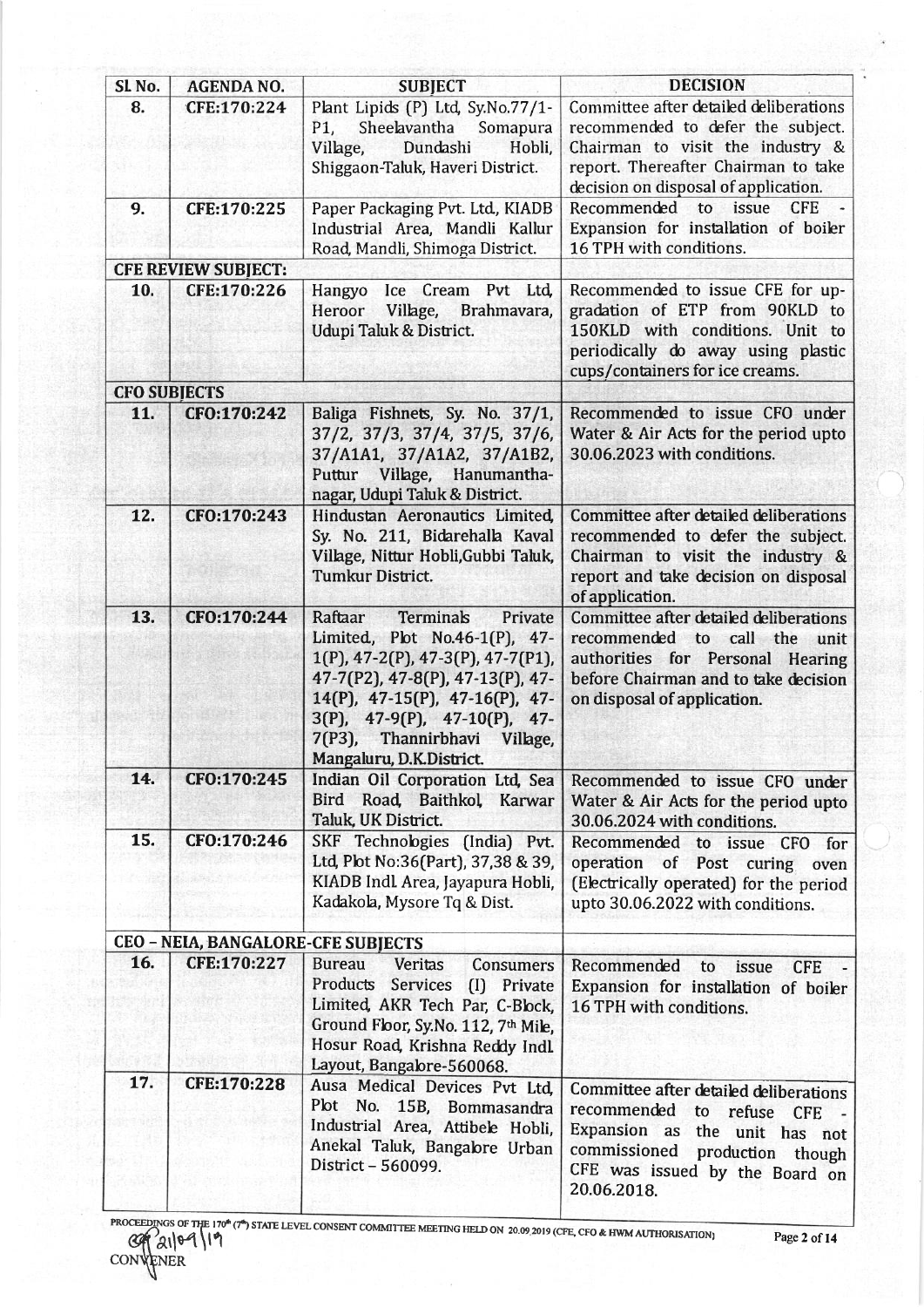| SL No.               | <b>AGENDA NO.</b>              | <b>SUBJECT</b>                                                                                                                                                                                                                                            | <b>DECISION</b>                                                                                                                                                                                                                                               |
|----------------------|--------------------------------|-----------------------------------------------------------------------------------------------------------------------------------------------------------------------------------------------------------------------------------------------------------|---------------------------------------------------------------------------------------------------------------------------------------------------------------------------------------------------------------------------------------------------------------|
| <b>CFO SUBJECTS:</b> |                                |                                                                                                                                                                                                                                                           |                                                                                                                                                                                                                                                               |
| 18.                  | CFO:170:247                    | Bangalore Bioinnovation Centre,<br>Campus of M/s. Institute of Bio-<br>informatics and applied Bio-<br>technology Centre, Bangalore<br>helix, Biotech Park, Electronic<br>City, Phase-I, Behind 3M India,<br>Next to Arvind Mills, Bangalore -<br>560100. | Recommended to issue CFO under<br>Water & Air Acts for the period upto<br>30.06.2021 with conditions.                                                                                                                                                         |
| 19.                  | CFO:170:248                    | Beckman Coulter India Private<br>Limited, (Formerly known as Rea<br>Metrix India Pvt. Ltd), Plot No. 50<br>B, 2 <sup>nd</sup> Phase, Peenya Industrial<br>Area, Bangabre.                                                                                 | Recommended<br>to<br>issue<br>CFO-<br>Expansion under Water & Air Acts for<br>the period upto 30.06.2021 with<br>conditions.                                                                                                                                  |
|                      | <b>CFO REVIEW SUBJECTS:</b>    |                                                                                                                                                                                                                                                           |                                                                                                                                                                                                                                                               |
| 20.                  | CFO:170:249                    | SFO Technologies Pvt Ltd, Plot<br>No. 14A, KIADB Industrial Area,<br>Veerasandra, Hosur Road, Anekal<br>Taluk, Bangabre Urban District.                                                                                                                   | Committee after detailed deliberations<br>recommended to refuse CFO for non-<br>compliance of directions given during<br>the personal hearing. Place the<br>subject<br>before<br>Empowered<br>Committee for Closure.                                          |
| 21.                  | CFO:170:250                    | BMTC Depot - 27, Site No. 38,39<br>& 40, Jigani Indl Area, Anekal Tq,<br>Bangabre Urban District.                                                                                                                                                         | Committee after detailed deliberations<br>recommended to give concurrence to<br>RSEO to issue CFO.                                                                                                                                                            |
| 22.                  | CF0:170:251                    | Cookson India Research Centre,<br>Vaishnavi Bhavana, Plot<br>No.<br>89/1, Industrial suburb,<br>2 <sub>nd</sub><br>Stage, Yeshwanthpur, Bangalore-<br>22.                                                                                                 | Recommended<br>to<br>issue<br><b>CFO</b><br>Expansion for operation of additional<br>DG Set of capacity 1010KVA for the<br>period<br>upto<br>30.06.2021<br>with<br>conditions.                                                                                |
|                      | <b>SEO-MINES- CFO SUBJECTS</b> |                                                                                                                                                                                                                                                           |                                                                                                                                                                                                                                                               |
| 23.                  | CFO:170:252                    | Rangineni Steel Private Limited, Recommended to<br>Ballari Taluk & District.                                                                                                                                                                              | issue<br>CFO-<br>Sy.No: 286B, Halkundi Village, Expansion under Water & Air Acts for<br>the period upto 30.06.2022 with<br>conditions.                                                                                                                        |
| 24.                  | CFO:170:253                    | JSW Steel Limited, Vijayanagar<br>Works, Toranagallu, Sandur Taluk,<br><b>Bellary District.</b>                                                                                                                                                           | Recommended to issue amendment<br>to CFO order issued by the Board dtd:<br>20.06.2016 for integrated steel plant<br>of capacity 10MTPA to 16MTPA for<br>the period upto 30.06.2021 with<br>conditions. Consent Committee to<br>visit the industry and report. |
| 25.                  | CFO:170:254                    | Minera Steel & Power Pvt. Ltd.<br>Sy. No. 114, Yerabanahalli Village,<br>Sandur Taluk, Bellary District                                                                                                                                                   | Committee after detailed deliberations<br>recommended to defer the subject.<br>Consent Committee to visit the<br>industry<br>and<br>report.<br>Thereafter<br>Chairman to take decision on disposal<br>of application.                                         |
| 26.                  | CFO:170:255                    | The Sandur Manganese & Iron<br>Ores Ltd (Metal & Ferro Albys<br>Plant), Vyasanakere<br>Village,<br>Hospet Taluk, Ballari District.                                                                                                                        | Recommended to issue CFO for non<br>recovery coke oven plant and the<br>WHRB for captive power generation<br>for under Water & Air Acts for the<br>period<br>upto 30.06.2021<br>with<br>conditions.                                                           |

÷,

脑

 $-320$ 

PROCEEDBNGS OF THE 170<sup>4</sup> (7<sup>4</sup>) STATE LEVEL CONSENT COMMITTEE MEETING HELD ON 20,09 2019 (CFE, CFO & HWM AUTHORISATION  $@P<sub>a10410</sub>$ CONVENER